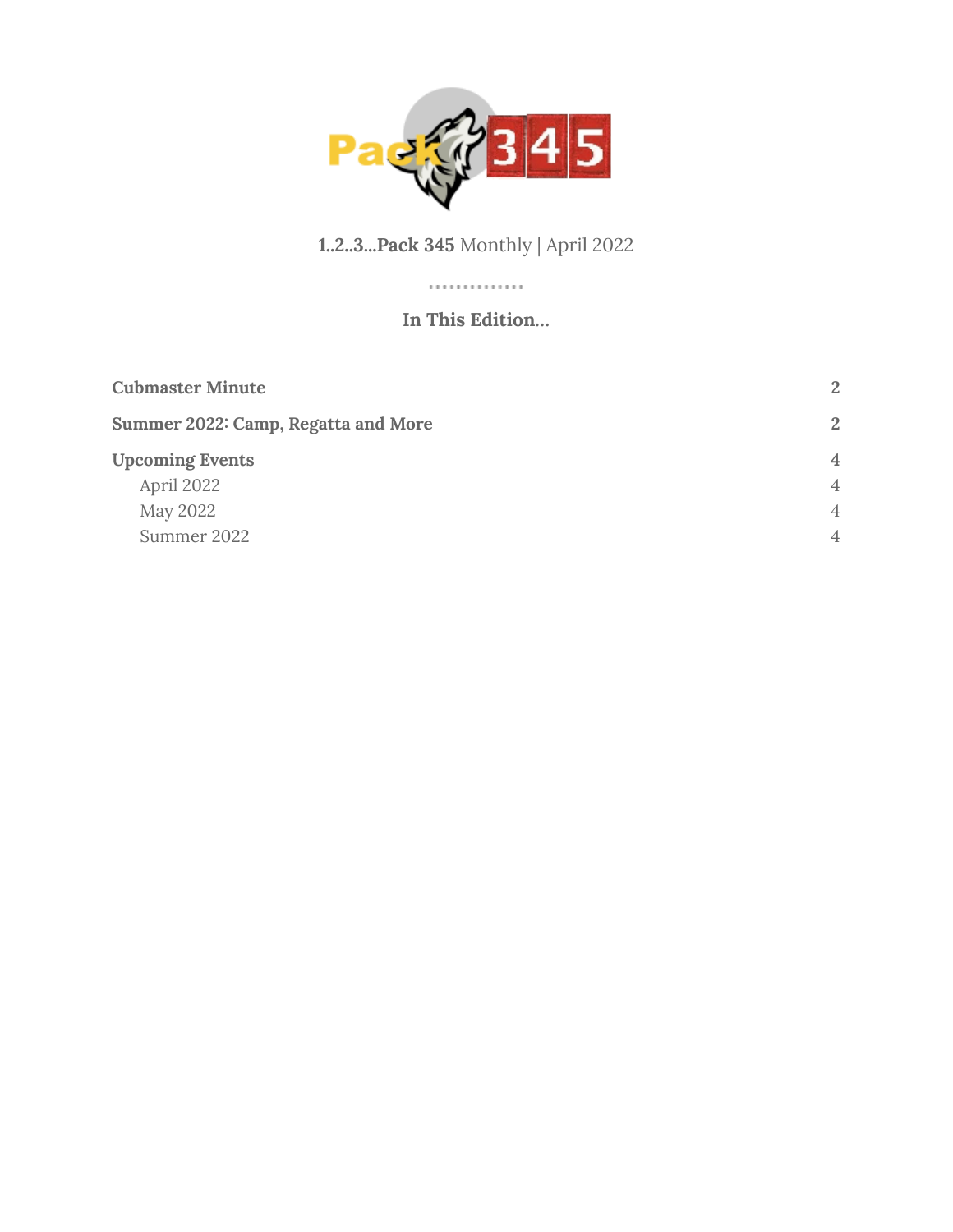## Cubmaster Minute

<span id="page-1-0"></span>One month to go before our cubs receive their rank awards and bridge to the next level in the scouting journeys. April is our last month of weekly meetings as we transition to our summer program.

-Matt Durlin, Cubmaster

# <span id="page-1-1"></span>Summer 2022: Camp, Regatta and More

**It may be winter now, but now is the time to secure your spot at 2022 Summer Camp.**

This summer we will attend camp during session 2 at Boxwell from June 17-19, 2022. Summer camp is a great way to get a head start on adventures for the next rank, eat camp-provided food, enjoy the world class swimming facilities and lank front and enjoy a 3-day weekend with friends and family! A \$50 deposit per scout is due when signing up and space is limited to 150 scouts per session, so be sure to sign up today!

Find sign up information and more on our website at [https://pack345springhill.com/summer-details.](https://pack345springhill.com/summer-details)

If you are selling camp cards, the sales forms and money for that are due no later than April 19. We also have two show and sell opportunities - April 3 and 10 from 11 AM to 5 PM. The early slots are full but if you would like to sell in the afternoon please email me at [mattdurlin@gmail.com](mailto:mattdurlin@gmail.com) and I'll get you on the schedule.

**Additional summertime activities** include our 2nd Annual Raingutter Regatta (pick up boats on July 12 and race them on July 19). This year we hope the Regatta will be bigger and better than last year!

We will also be planning a bowling outing at some point over the summer and possibly a family camp in July or August. Be sure to register your family for "Kids Bowl Free" at Tenn Pin Lanes in Columbia: [https://www.kidsbowlfree.com/center.php?alley\\_id=6774.](https://www.kidsbowlfree.com/center.php?alley_id=6774)